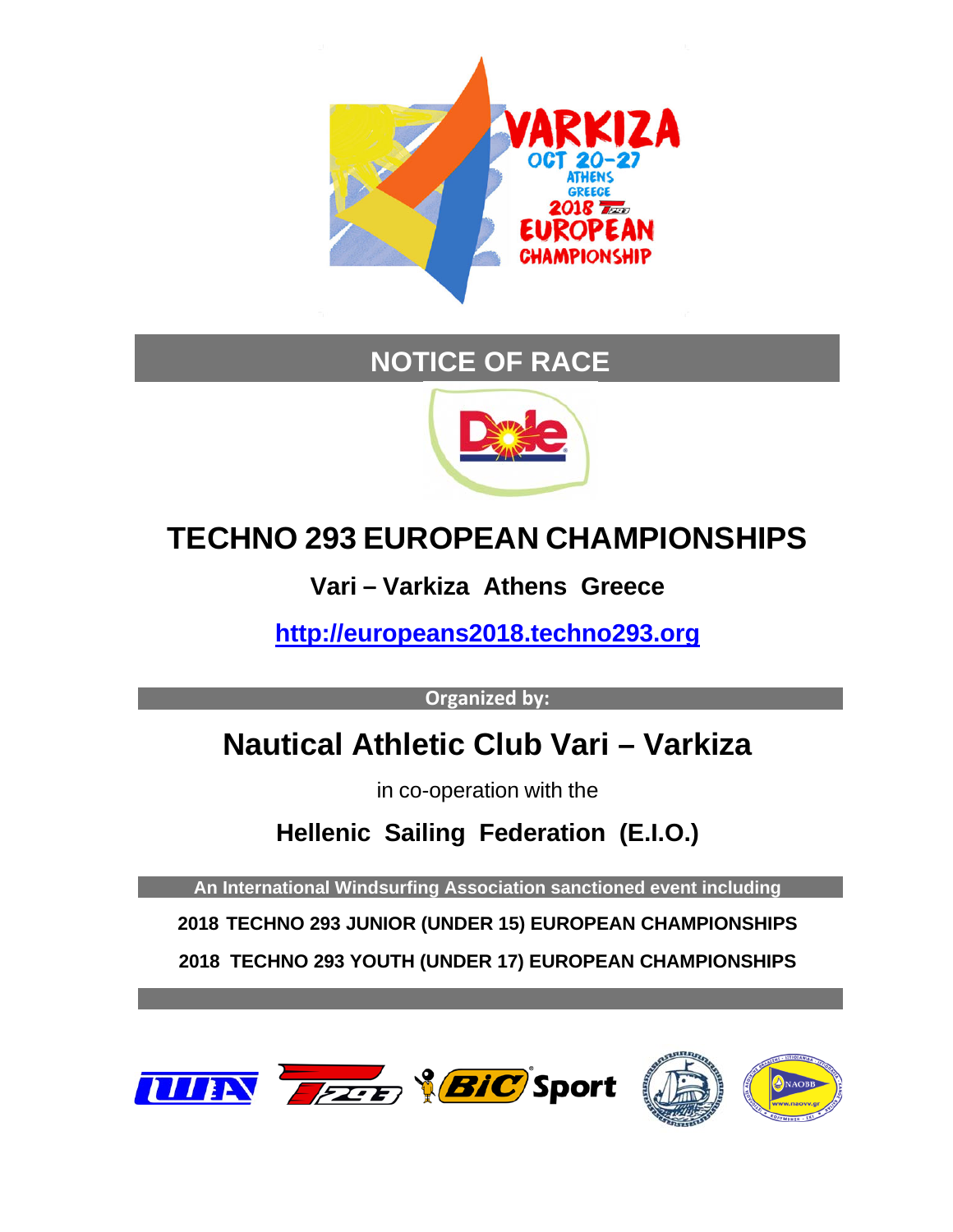## **1 RULES**

- 1.1 The event will be governed by the rules as defined in The Racing Rules of Sailing Windsurfing [Competition](http://sailing.org/tools/documents/RacingRulesofSailingWindsurfingEditionfor20172020-%5B24077%5D.pdf) Rules (WCR).
- 1.2 The Techno 293 Class Rules and Championship Rules will apply.
- 1.3 No national prescriptions will apply.
- 1.4 If there is a conflict between languages the English text will take precedence.
- 1.5 If there is a conflict between the Notice of Race and the Sailing Instructions the Sailing Instructions shall take precedence.
- 1.6 **Every competitor will be required to carry on their person, not attached to their equipment, a tracking device supplied by the organisation during every race.**

## **2 ADVERTISING**

Boards may be required to display advertising chosen and supplied by the organizing authority. World Sailing Regulation 20 'Advertising Code' shall apply.

## **3 DIVISIONS**

- 3.1 The participating divisions shall be:
- 3.1.1 Techno 293 Junior Boy & Girl.
	- A Junior shall be under 15 years of age (born in 2004 and not later than 2008).
- 3.1.2 Techno 293 Youth Boy & Girl. A Youth shall be under 17 years of age (born in 2002 and not later than 2006).
- 3.2 A minimum of 5 competitors is required to constitute a division.

## **4 ELIGIBILITY AND ENTRY**

- 4.1 Entries shall meet the requirements of World Sailing Regulation 19-Eligibility Code.
- 4.2 Competitors shall be members of a National Class Association which is a paid up member of the relevant international class association, or of the IWA. Membership formalities can be completed on site.
- 4.3 Eligible competitors may **[enter online](https://registration.internationalwindsurfing.com/en/events/register/id/210)** credit/debit card or bank transfer payment required. On-line entry will close 13<sup>th</sup> October 2018.
- 4.4 The following shall be presented upon registration:
- Evidence of valid third party insurance
- Proof of age
- **[Parental Permission Form](http://internationalwindsurfing.com/userfiles/documents/Parental_Permission_Form_T293_Europeans_2018.pdf)** f*or those under age of 18*
- 4.5 Support personnel may **[register online](https://registration.internationalwindsurfing.com/en/events/register/id/211)** credit/debit card or bank transfer payment required).

The following shall be presented upon registration:

- Boat Driving Licence (if applicable)
- Evidence of valid third party insurance

## **5 ENTRY FEES**

- 5.1 The required fees are: 180 euro.
- 5.2 Competitor entry fees paid by **20th September** shall receive a **30 euro discount**.
- 5.3 Late entries accepted at registration and unpaid entries shall pay 200 euro.
- 5.4 A fee of 50 euro is required for support personnel.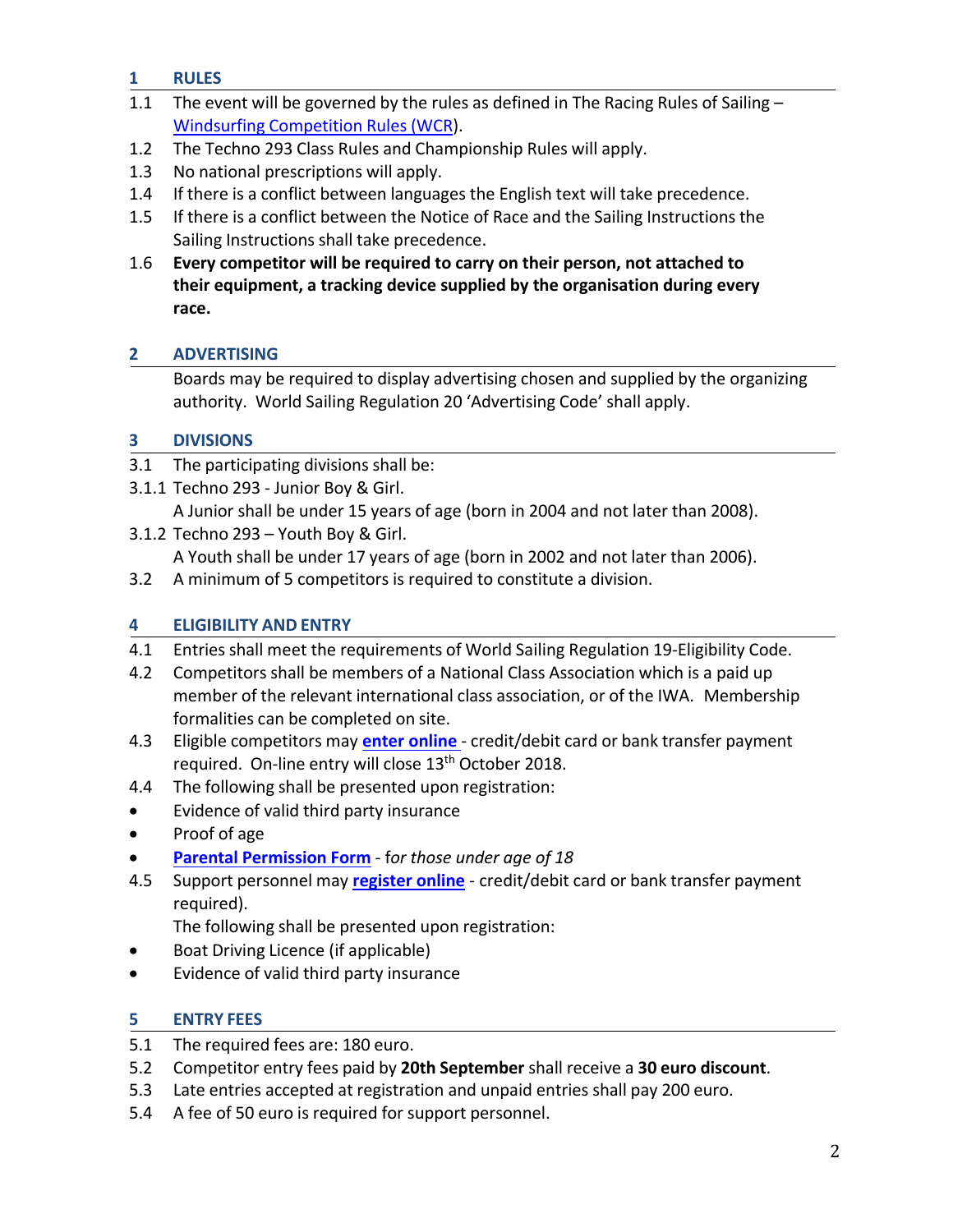- 5.5 Entry fees paid at registration shall be paid in cash Euros.
- 5.6 Entry fees paid by bank transfer to:

Account Name: The International Windsurfing Association Bank Details: Barclays Bank Plc, GB IBAN: GB93 BARC 2008 4452 9772 99 SWIFTBIC: BARCGB22 Please include "T293EC" in your payment advice and e-mail confirmation of payment

to: [iwaoffice@internationalwindsurfing.com](mailto:iwaoffice@internationalwindsurfing.com)

## **6 RACE FORMAT**

- 6.1 The Championship shall be a *racing,* "open entry" event.
- 6.2 Boys and girls may race together depending upon entry numbers.
- 6.3 Competitors shall race a maximum 3 races per day, in a maximum of 12 race event.
- 6.4 Three races are required to validate the championship for each division.

#### 7.1

| Thursday/Friday 18/19 Oct |                          | Arrival & training                      |
|---------------------------|--------------------------|-----------------------------------------|
| Saturday 20 October       | $10:00 - 17:00$<br>19:00 | Registration<br><b>Opening Ceremony</b> |
|                           |                          |                                         |
| Sunday 21 October         | 10:00 - 13:00            | Registration                            |
|                           | 15:00                    | Practice Race                           |
|                           | 18:00                    | <b>Support Personnel meeting</b>        |
| Monday 22 Oct to          | 10:00                    | First possible warning signal           |
| Saturday 27 Oct           |                          |                                         |
| Saturday 27 October       | 15:00                    | Last possible warning signal            |
|                           | 19:00                    | <b>Prize Giving Ceremony</b>            |
| Sunday 28 October         |                          | Departure                               |

7.2 The first possible warning signal will be made each day at 10:00hrs, except for the practice race on 21<sup>st</sup> when it will be made at 15:00hrs.

#### **8 EQUIPMENT & EQUIPMENT INSPECTION**

- 8.1 An Equipment Inspection Form shall be completed and returned to the Event Equipment Inspectors by the close of registration.
- 8.2 Equipment inspections may be made at any time during the event.
- 8.3 Upon completion of registration and until the end of the event, at all times when ashore except when launching and retrieving from the designated area, all equipment shall be kept in their assigned places at event site. Removal of any equipment from the event site requires prior written approval from the race committee. Access to equipment in the storage area during certain hours, including hours of darkness may be restricted.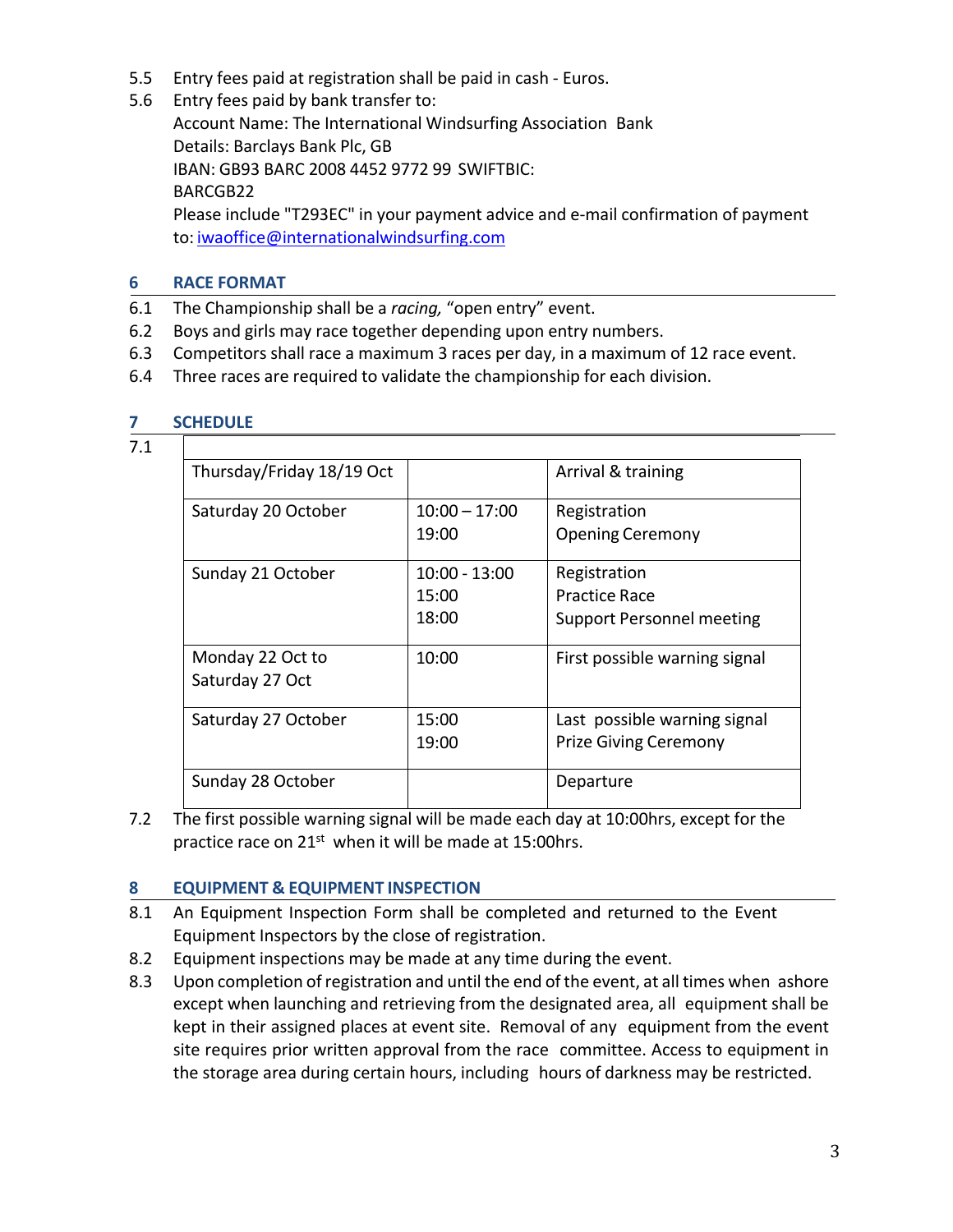## 8.4 **Each racing day every competitor will be issued with a tracking device, which shall be returned to the distribution desk at the end of each day**.

#### **9 SAILINGINSTRUCTIONS**

The sailing instructions (SI's) will be available no later than event registration. Any changes to the SI's shall be approved by the Class Representative at the event.

#### **10 COURSES**

Courses will be as described in the sailing instructions.

#### **11 INTERNATIONAL JURY**

An International Jury may be appointed in accordance with WCR Appendix N. There shall be no appeal from their decisions in accordance with WCR 70.5.

#### **12 SCORING**

Scoring will be according to the WCR Appendix A. Championship Rules apply when Group Racing within divisions.

#### **13 SUPPORT BOATS**

Support boats shall be registered at the race office. For coach boat charter please contact: Mr. Pawel Hlavaty, H14 Performance Ribs, **charter@h14.pl**, or visit the relevant page on the event website. Charters are dealt with on a first come, first served basis

Support boat drivers shall have a valid boat licence and 3rd party liability insurance. All support boats shall be berthed in Vari-Varkiza harbor – see appendix. Charter is available and may be applied for via the **event [website.](http://europeans2018.techno293.org/)**

#### **14 SAFETY**

- 14.1 Personal buoyancy is mandatory for every competitor and support boat crew member.
- 14.2 Every competitor and support boat crew membershall wear a personal flotation device that shall conform to the minimum standard of ISO 12402-5 (level 50), or as specified in the SI's.

#### **15 PRIZES**

- 15.1 Prizes will be awarded to the first three competitors of each constituted division.
- 15.2 The first Junior boy and girl shall be known as the **2018 Techno 293 Junior European Champion.**
- 15.3 The first Youth boy and girl shall be known as the **2018 Techno 293 Youth European Champion.**
- 15.4 **European titles shall only be awarded to competitors from a European country.**

#### **16 OFFICIAL CEREMONIES**

Competitors are requested to attend the event's social functions; however, the organising authority may refuse entry to those whose standard of attire is not commensurate with the occasion. **Prize winners may forfeit prizes for non attendance at the prize giving ceremony.**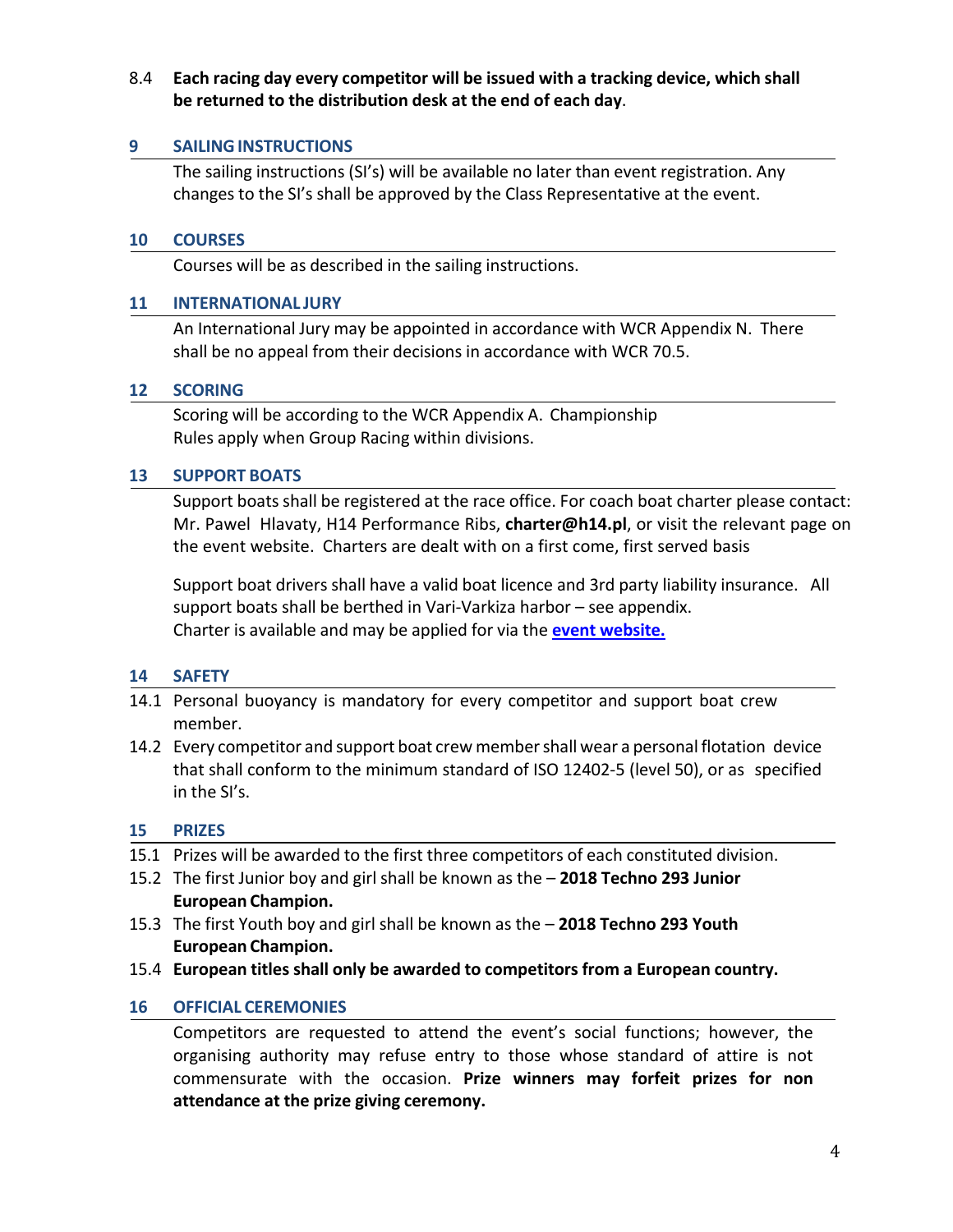#### **17 DISCLAIMER OF LIABILITY**

Competitors participate in the event entirely at their own risk, see WCR 4 - Decision to Race. The organising authority or any of their officials or representatives or the sponsors or their officials or representatives will not accept any liability for material damage or personal injury or death sustained in conjunction with or prior to, during or after the event.

#### **18 INSURANCE**

Each participating board shall be insured with valid third party liability insurance with a minimum cover of 1,000,000 euro per event or the equivalent.

#### **19 RIGHT TO USE NAME AND LIKENESS**

In registering for the event, competitors automatically grant to the Organising Authority the right in perpetuity to make, use and show from time to time at their discretion, any motion pictures, still pictures and live, taped or filmed television and other reproduction of them, taken during the period of the event, for the said Event as defined in the Notice of Race and Sailing Instructions in which he/she participates without compensation.

#### **20 FURTHER INFORMATION**

- 20.1 Registration will take place at the venue registration desks.
- 20.2 For further information please contact **by email: [europeanT293@naovv.gr](mailto:bienvenue@cnlorient.com)**
- 20.3 Each team is kindly requested to bring its own National Flag (100cm x 150cm) and the National Anthem recorded in Digital form.
- 20.4 There are no medical precautions that need to be taken entering Greece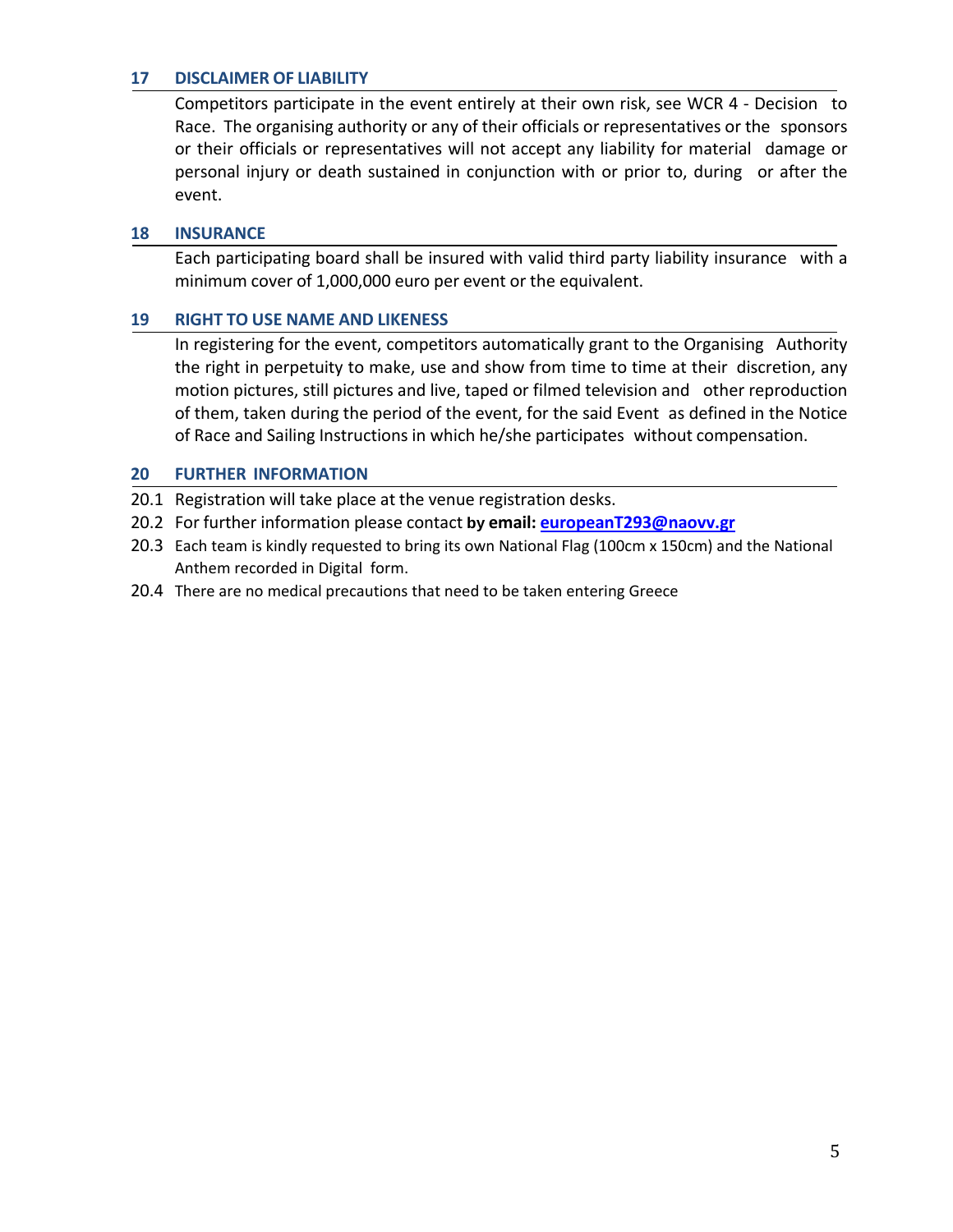### **ADDITIONAL INFORMATION**

#### **A EARLY ARRIVALS**

Competitors arriving early are advised that support from the organizers can be arranged, in advance, from the 15<sup>th</sup> October.

#### **B EQUIPMENT FOR CHARTER**

A limited amount of charter equipment is available. No later than 15th August 2018 please contact: **[t293@internationalwindsurfing.com](mailto:t293@internationalwindsurfing.com)**

#### **C TRAVEL & TRANSFERS**

Airport: Athens International Airport - <https://www.aia.gr/traveler/>

Airport transfers can be arranged and details will be published on the event website.

#### **D ACCOMMODATION**

- **STEFANAKIS HOTEL & Apartments - [http://www.stefanakishotel.gr](http://www.stefanakishotel.gr/)**
- **APOLONIA HOTEL Apartments - <http://www.apolloniahotel.gr/?lang=el>**
- Hotels, Hostels and Apartments at [airbnb.com](https://www.airbnb.gr/a/?af=43720035&c=.pi0.pk6504974464_108345336064_c_12026464216&gclid=EAIaIQobChMIka21-KnS2gIVC4uyCh0yCQ7UEAAYASAAEgL-wvD_BwE&locale=en) and [booking.com](https://www.booking.com/index.en-gb.html?aid=343336;label=operasoft-sdO15-343336;sid=0424848e66cc7a7b55962d2478c6c89b;lang=en-gb;sb_price_type=total;soz=1;lang_click=other;cdl=el)
- Towns to choose : Vari, Varkiza Vouliagmeni, or Glyfada
- Varkiza Beach Camping <https://www.gtp.gr/AccomodationDetails.asp?ID=62019>
- Further information will be posted on the event website as it become available.

#### **E GEOGRAPHICAL DATA**

**Type of location:** Beaches under Ministry of Environment Inspection, Blue Flag 2008, Blue Flag 2009, Blue Flag 2010, Blue Flag 2011, Blue Flag 2012, Blue Flag 2013, Blue Flag 2014, Blue Flag 2015, Blue Flag 2016, Blue Flag 2017, Blue Flag 2018 [\(https://www.gtp.gr/LocPage.asp?id=71813\)](https://www.gtp.gr/LocPage.asp?id=71813)

**Postal Code:** 16672 **Tel** +30 210 **Longitude:** 23o 48' 21.46" E **Latitude:** 37o 49' 11.42" N

#### **F HARBOUR**

[https://www.marinetraffic.com/en/ais/details/ports/17269/Greece\\_port:VARKIZA](https://www.marinetraffic.com/en/ais/details/ports/17269/Greece_port:VARKIZA) Latitude / Longitude: **37.81725° / 23.80225°**

#### **G SAILING CONDITIONS – WIND FORECAST**

- Meteo [http://www.meteo.gr/cf-en.cfm?city\\_id=90](http://www.meteo.gr/cf-en.cfm?city_id=90)
- Windguru <https://www.windguru.cz/49206>
- Poseidon [http://www.poseidon.hcmr.gr/weather\\_forecast.php?area\\_id=gr](http://www.poseidon.hcmr.gr/weather_forecast.php?area_id=gr)

#### **H CHANDLERY & REPAIRS**

Chandlery and repairs will be available on site.

- Sail Repairs <http://saildoctor.gr/>
- Sails & Boards Repairs <https://el-gr.facebook.com/doctorwindsurfing>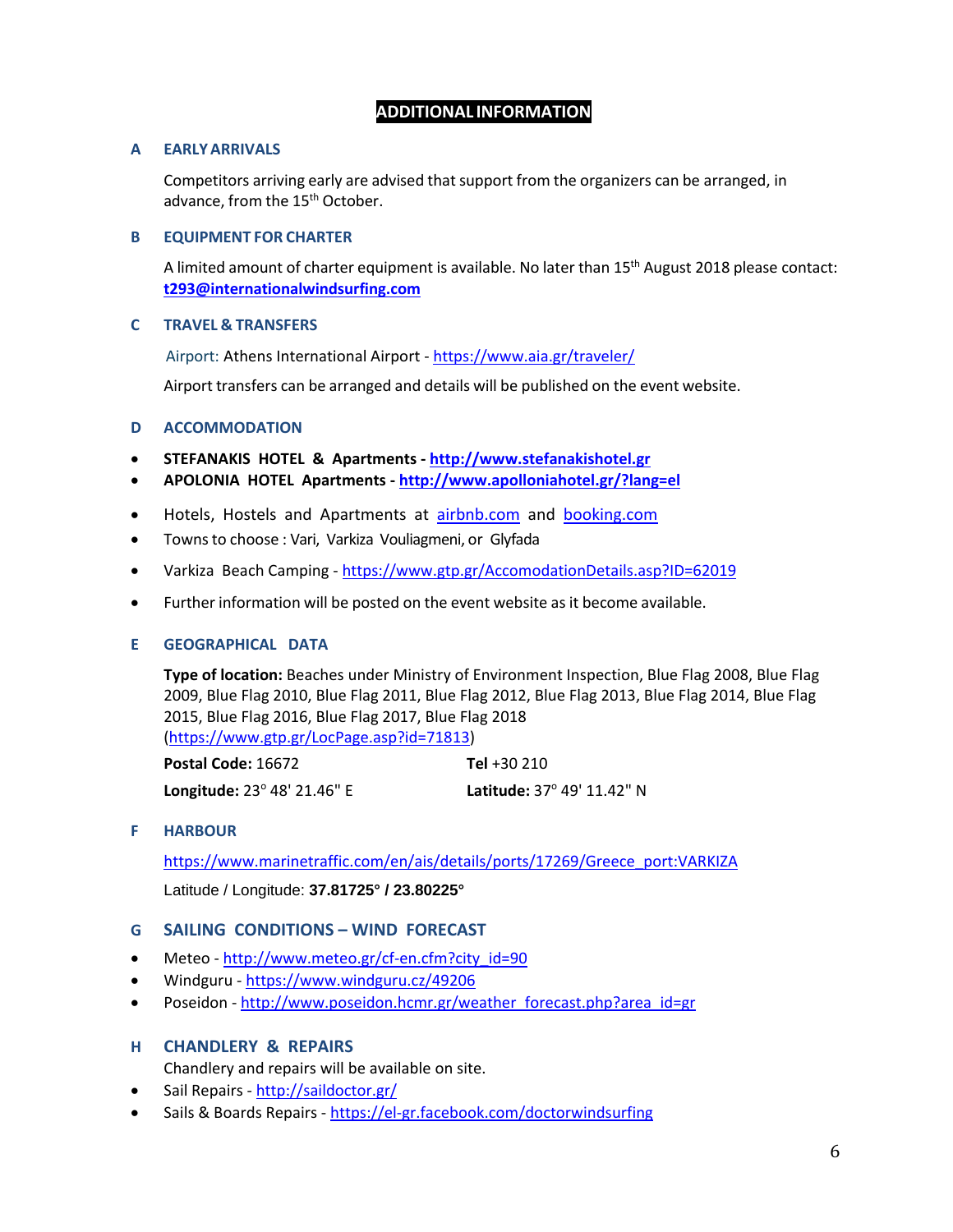#### **I CONDITIONS IN OCTOBER**

MONTHLY CLIMATOLOGICAL SUMMARY for OCT.

|  | NAME: varkiza CITY: STATE: |                                                   |  |  |  |  |  |
|--|----------------------------|---------------------------------------------------|--|--|--|--|--|
|  |                            | ELEV: 15 m LAT: 37° 49' 05" N LONG: 23° 48' 05" E |  |  |  |  |  |

TEMPERATURE (°C), RAIN (mm), WIND SPEED (km/hr)

|                  | <b>MEAN</b>             |              |                              |      | HEAT COOL<br>DEG | DEG | <b>AVG</b><br>WIND | DAY TEMP HIGH TIME LOW TIME DAYS DAYS RAIN SPEED HIGH TIME DIR | <b>DOM</b>  |
|------------------|-------------------------|--------------|------------------------------|------|------------------|-----|--------------------|----------------------------------------------------------------|-------------|
|                  |                         |              |                              |      |                  |     |                    | 1 25.8 31.2 12:50 22.0 7:40 0.0 7.4 0.0 7.2 32.2 12:10 NE      |             |
|                  |                         |              |                              |      |                  |     |                    | 2 23.9 27.6 15:00 20.4 6:50 0.0 5.6 0.0 5.3 20.9 13:10 SE      |             |
|                  | 3, 25.3, 28.1           |              |                              |      |                  |     |                    | 15:10 23.1 0:20 0.0 6.9 0.0 9.3 37.0 23:50 WNW                 |             |
|                  | 4 24.6 28.3             |              |                              |      |                  |     |                    | 11:10 21.7 00:00 0.0 6.3 0.0 7.2 38.6 1:10 NE                  |             |
|                  | $5\quad 23.5\quad 27.4$ |              |                              |      |                  |     |                    | 14:50 20.0 7:40 0.0 5.2 0.0 6.0 32.2 16:50 NE                  |             |
|                  |                         | 6 24.5 27.9  |                              |      |                  |     |                    | 14:10 21.0 0:50 0.0 6.2 0.0 10.6 40.2 13:50 NE                 |             |
|                  |                         |              |                              |      |                  |     |                    | 7 23.6 27.5 15:10 19.9 4:10 0.0 5.2 0.0 6.1 20.9 13:20         | <b>WNW</b>  |
|                  |                         |              |                              |      |                  |     |                    | 8 24.0 27.1 16:20 21.9 23:40 0.0 5.7 0.0 10.0 38.6 4:00        | <b>WNW</b>  |
|                  | 9 21.8                  | 24.0         |                              |      |                  |     |                    | 15:00 20.1 6:50 0.0 3.5 0.0 12.9 40.2 10:50 NE                 |             |
|                  |                         | 10 20.4 22.0 |                              |      |                  |     |                    | 16:30 19.4 23:40 0.0 2.1 0.0 9.3 27.4 14:40 NE                 |             |
|                  |                         | 11 21.2 24.8 |                              |      |                  |     |                    | 13:10 18.6 4:50 0.0 2.8 0.0 6.4 22.5 10:00 NNE                 |             |
| 12 <sup>12</sup> | 21.8 24.4               |              |                              |      |                  |     |                    | 12:30 18.6 6:20 0.0 3.5 0.0 7.6 24.1 17:30 SE                  |             |
|                  | 13 23.6 25.6            |              |                              |      |                  |     |                    | 13:30 21.6 7:40 0.0 5.2 0.0 5.3 19.3 11:50                     | WNW         |
|                  | 14 23.1 25.5            |              |                              |      |                  |     |                    | 13:50  20.1  3:00  0.0  4.7  2.0  8.4  43.5  20:30  SE         |             |
| 15               |                         |              |                              |      |                  |     |                    | 23.7 25.8 12:50 20.7 6:40 0.0 5.4 0.0 7.4 27.4 4:00            | SSE         |
|                  |                         |              |                              |      |                  |     |                    | 16 23.8 26.3 13:30 21.7 6:50 0.0 5.4 0.0 4.2 19.3 17:40        | <b>SE</b>   |
| 17               |                         |              |                              |      |                  |     |                    | 24.7 28.7 15:00 22.2 5:10 0.0 6.3 0.0 4.3 30.6 9:30            | <b>WNW</b>  |
| 18               | 23.9 28.4               |              |                              |      |                  |     |                    | 14:30 21.0 7:40 0.0 5.6 0.0 10.0 38.6 19:40                    | $N_{\rm E}$ |
|                  | 19 22.8 25.9            |              | 12:40 20.1 23:30             |      |                  |     |                    | 0.0 4.5 0.0 12.9 45.1 17:20                                    | NE          |
|                  | 20 21.7 25.6            |              | 14:50 17.9 6:20              |      |                  |     |                    | $0.0$ 3.3 0.0 10.0 43.5 14:40                                  | NE          |
|                  | 21 20.3 23.4            |              | 13:10 18.2                   | 8:00 |                  |     |                    | $0.0$ 2.0 0.0 11.4 41.8 12:10                                  | NE          |
| 22               | 18.8 21.8               |              | 11:40 16.8 00:00             |      | $0.2 \t 0.7$     |     |                    | 2.8 7.6 30.6 13:30                                             | <b>WNW</b>  |
|                  |                         |              | 23 17.9 20.7 14:10 16.7 8:00 |      | $0.7 \t 0.2$     |     |                    | 4.0 7.1 35.4 14:10                                             | <b>WNW</b>  |
|                  |                         |              |                              |      |                  |     |                    | 24 18.5 20.8 14:40 16.9 9:40 0.4 0.5 0.6 7.7 33.8 12:50 NNE    |             |
|                  |                         |              |                              |      |                  |     |                    | 25 18.6 22.1 15:30 16.2 7:40 0.7 1.0 0.0 6.4 29.0 12:40 NW     |             |
|                  |                         |              |                              |      |                  |     |                    | 26 18.7 22.7 16:50 14.8 5:10 1.1 1.6 0.0 4.8 17.7 15:20 NW     |             |
|                  |                         |              |                              |      |                  |     |                    | 27 21.1 23.9 15:20 16.7 8:10 0.2 2.9 0.0 10.1 46.7 16:10 SSW   |             |
|                  |                         |              |                              |      |                  |     |                    | 28 23.6 24.4 17:00 22.9 2:00 0.0 5.2 0.0 19.2 49.9 10:30 SE    |             |
|                  |                         |              |                              |      |                  |     |                    | 29 23.1 24.9 15:20 20.7 21:00 0.0 4.7 0.0 14.5 53.1 12:10 SE   |             |
|                  |                         |              |                              |      |                  |     |                    | 30 19.7 21.6 15:10 17.6 6:50 0.1 1.4 0.0 10.3 41.8 3:30 WNW    |             |
| 31               |                         |              |                              |      |                  |     |                    | 19.0 23.1 14:40 15.3 6:10 0.6 1.3 0.0 4.5 16.1 1:30 NW         |             |

Source :<http://www.meteovarkiza.gr/>

Wind: 5 – 30 knots Water temp: 18 - 21 degrees Air temp: 18 – 25 degrees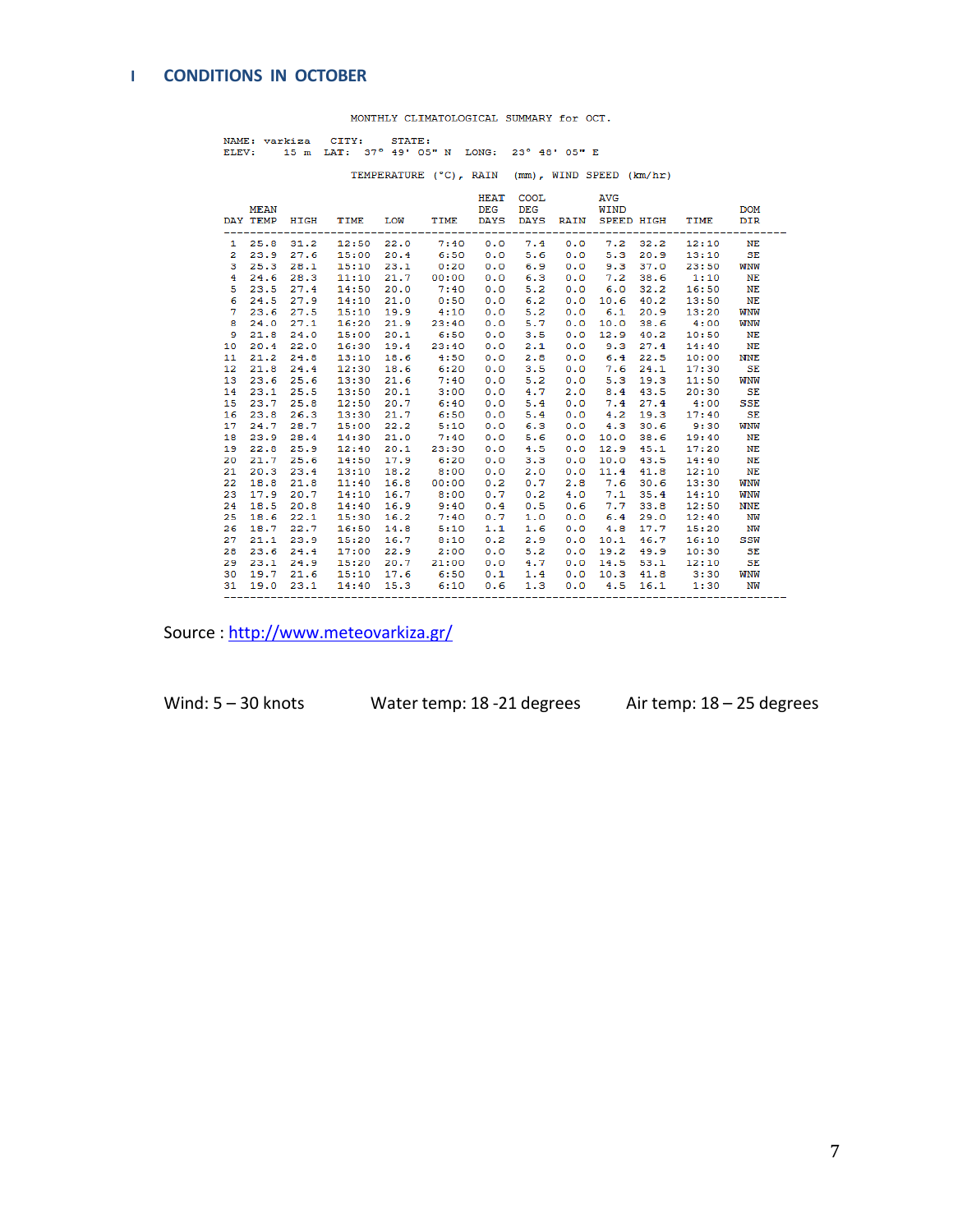#### **J RACING AREAS**